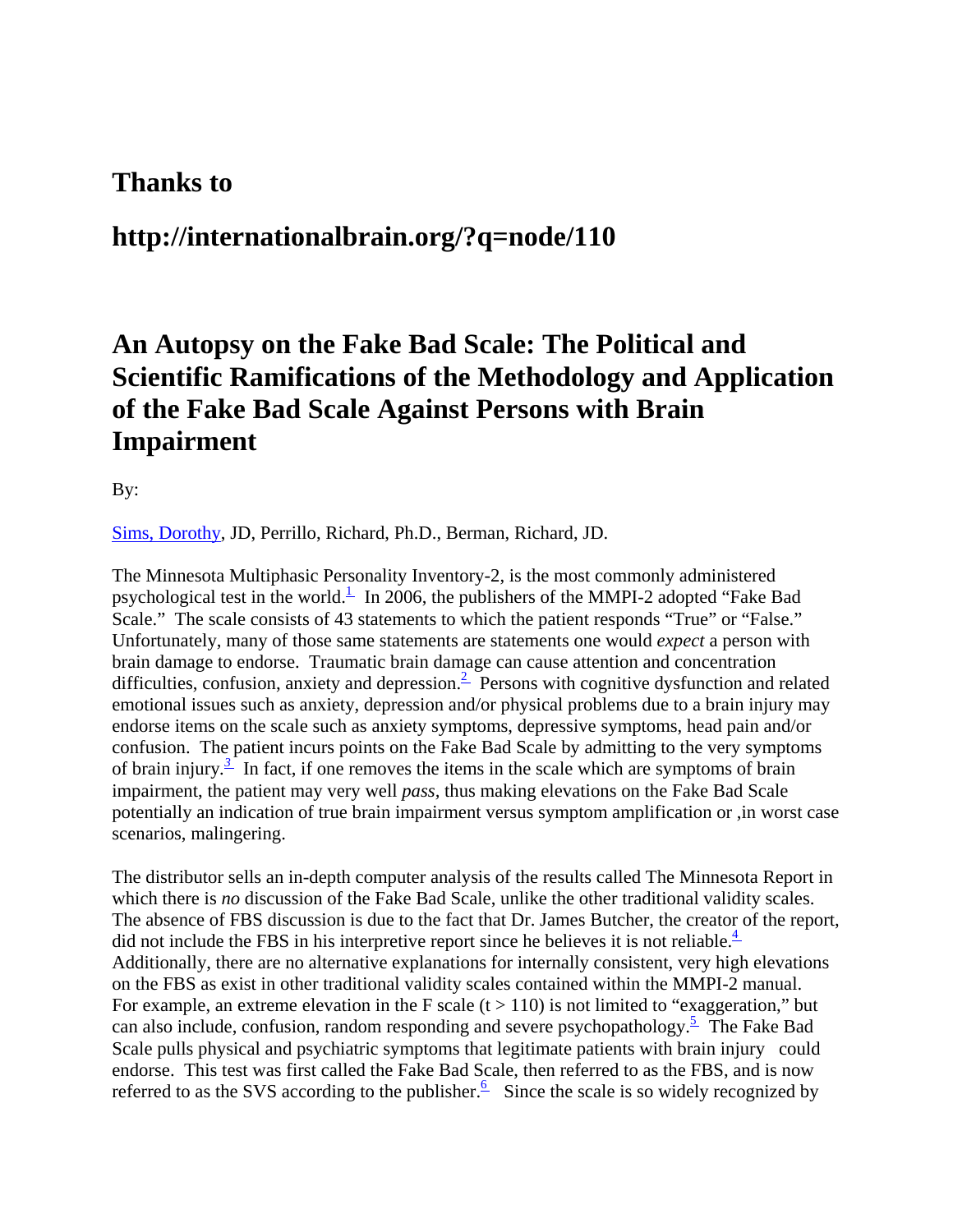its original moniker, it will continue to be referred to as such in this article. The original scale, Fake Bad Scale, suggests that elevated scores indicate that the patient is *lying*. This tremendous potential for harm cannot be undone once the mere name of the test is uttered. Even the acronym FBS, then SVS, presents little solution, as an inquisitive juror could Google the initials and clearly be swayed by the underlying name.

#### **Use of FBS in Cognitive Malingering**

The use of the Fake Bad Scale to support *cognitive* malingering may violate the National Academy of Neuropsychology published methods for assessing symptom validity which states "Invalid performance on a measure of personality" (such as the MMPI in this case) "cannot be used, *a priori*, to determine malingering of cognitive tests."<sup>[7](http://internationalbrain.org/?q=node/110#_edn7)</sup> The FBS is not an effort test and should not be used as one.

#### **The Adoption of the Scale**

On 1/23/06, the publisher chose eight psychologists to send a request by e-mail asking for their reviews on the FBS and only gave the reviewers several weeks to respond.<sup>8</sup> The researchers were sent only two articles, both *in favor* of the scale. In so doing, the publisher failed to send the article with the largest sample size that was critical of the scale.<sup> $9$ </sup> The actual recommendations by the eight reviewers failed to reveal consensus as to *how* to score the FBS . Should the FBS be used to diagnose malingered PTSD? Cognitive feigning? Faking physical symptoms? All of the above? Some of the above?<sup>10</sup> The distributor's website cautions doctors to consider the FBS which may be elevated due to legitimate physical conditions, but does not say *how* to do this. Remove points? Don't give the test? Give it little or no weight? The actual scoring method is also a problem. There are so many suggested scores above which one might conclude exaggeration, (20, 22, 23, 24, 26, 28, 29, and  $30\frac{11}{10}$  so as to make use of the FBS, relative to its validity, questionable.

Furthermore, any scale created to be used only in forensic settings makes it inherently suspect. Imagine an MRI of the brain which is reliable only if the patient is in litigation.

The publisher's interpretation manual for the MMPI-2 was published in 200l and makes no reference to the Fake Bad Scale. Recently, a newer manual has been published discussing the MMPI-2 RF (a shorter version of the MMPI-2 with its own set of issues) and this manual gives instructions on how to use the Fake Bad Scale. Unfortunately, it's not the *same* Fake Bad Scale.<sup>12</sup> The scale discussed in the manual contains only 30 items, while the original Fake Bad Scale contains 43 items. What happened to the other 13 items? Why were they excluded and on what basis? Which Fake Bad Scale is more reliable, specific and/or sensitive to exaggeration... the longer version or the shorter version?

The RF manual reports, on page 23 of the MMPI-RF Technical Manual, that the internal consistency (reliability) of the Fake Bad Scale is only .50 for men and .56 for women.<sup>13</sup> The sample was based upon 1,138 men and 1,138 women. Internal consistency refers to whether the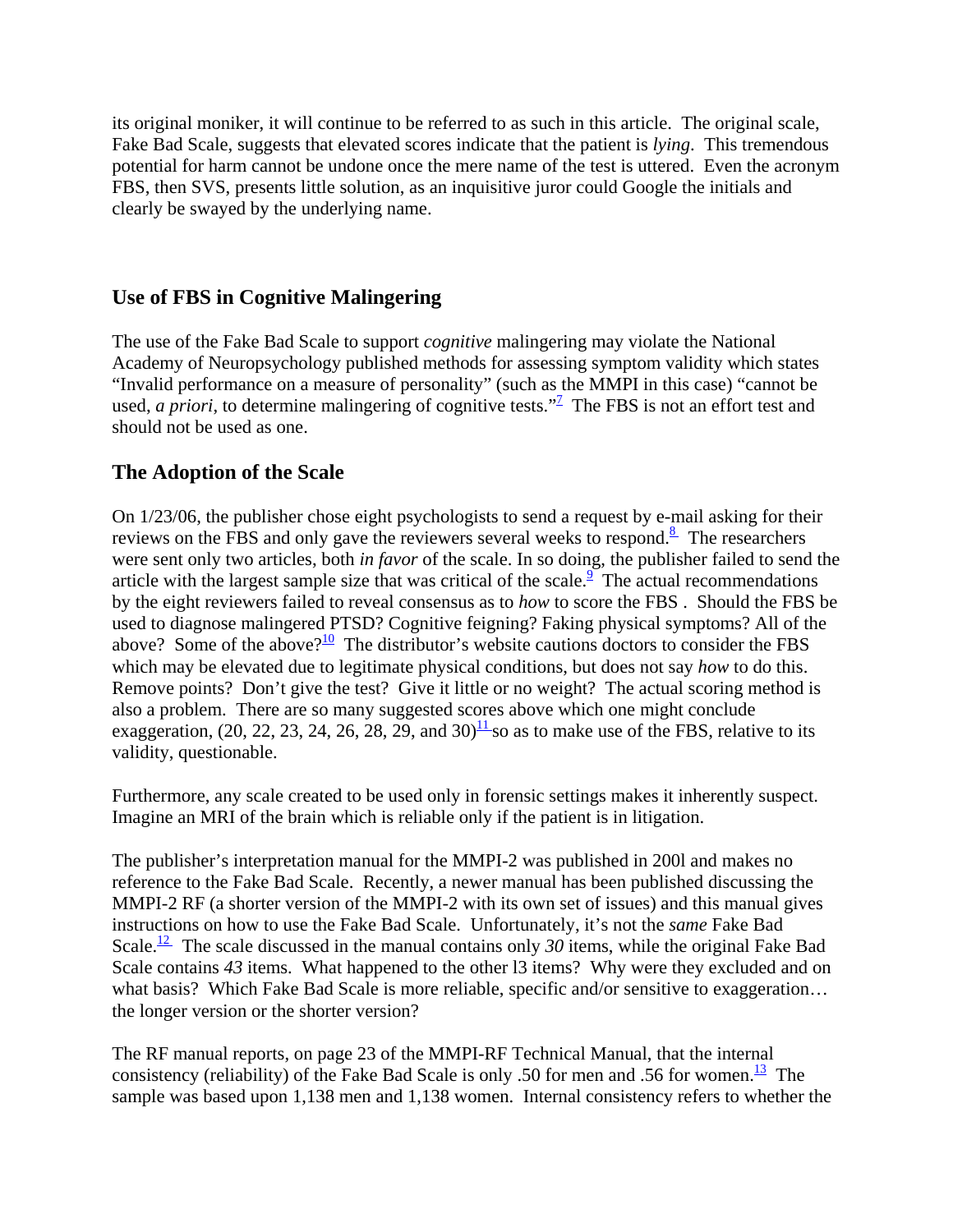items on the scale hang together, thus measuring a similar construct. If they do not, then the scale measures multiple constructs, some of which may be unknown. The lower the internal consistency of a scale, the lower its validity is. For example, if an intelligence test also measures anxiety, does the score represent intelligence, anxiety, or both? Unfortunately, the FBS scale was not a "new" scale with "new" items, but borrowed items from other scales that measure *real*  disturbances such as cognitive dysfunction. $\frac{14}{1}$ 

In a recent newspaper article discussing issues surrounding the manner with which tests/scales were adopted, University of Minnesota officials stated they were willing to let the marketplace decide".<sup>15</sup> As one might expect, the FBS scale tends to be used more by defense-oriented practitioners in personal injury lawsuits, since the scale depicts a large percentage of clients as "malingering." $\frac{16}{2}$  $\frac{16}{2}$  $\frac{16}{2}$  Should the marketplace decide if a scale is scientific? If a scale frequently concludes malingering and is embraced by the defense industry, does that fact make it scientific or simply profitable?

#### **Bias Against Persons with Brain Injuries**

On 5/3l/07 in a letter by Arnie Abels, Ph.D., Chair of American Psychological Association's Committee on Disability Issues in Psychology, Dr. Abels expressed concerns that the scale had the potential to harm those with disabilities and recommended a review by Buros Mental Measurements, an independent organization.<sup>17</sup> If the scale is valid then why is there reluctance to have an independent evaluation? The authors are unaware of such an independent review ever taking place.

#### **The Courts**

Back in January, 2002, Doctors Butcher and Arbisi and others found "the FBS is *not likely to meet legal criteria* in forensic cases because of the lack of empirical validity  $\ldots$ <sup>18</sup> (emphasis supplied). Their prediction rang true. If a patient or examinee admits to legitimate symptoms secondary to brain injury on the FBS, points are accumulated which can result in a score that supports the contention of malingering. Five different judges had hearings on the FBS and ultimately rejected the scale.<sup>19</sup> Last year a judge found, "the FBS has significant potential to negatively impact persons with true disabilities. $\frac{20}{20}$ 

#### **Critique of Butcher et al. by Ben-Porath, Greve, Bianchini and Kaufmann**

In an article responding to Dr. Butcher's concerns about the FBS, the above-referenced authors support the use of the FBS. The critique finds, "When the FBS is elevated at levels described in this paper, our best science indicates that the examinee was likely over endorsing symptoms, a fact that plaintiff attorneys *misconstrue* as the expert calling the plaintiff a fake, a fraud, or a  $\lim_{x \to 2}$  (emphasis supplied). According to the American Psychiatric Association, malingering "is suspected if any combination of the following are observed

- 1. Medicolegal context of presentation
- 2. Marked discrepancy between the person's claimed stress of disability and the objective findings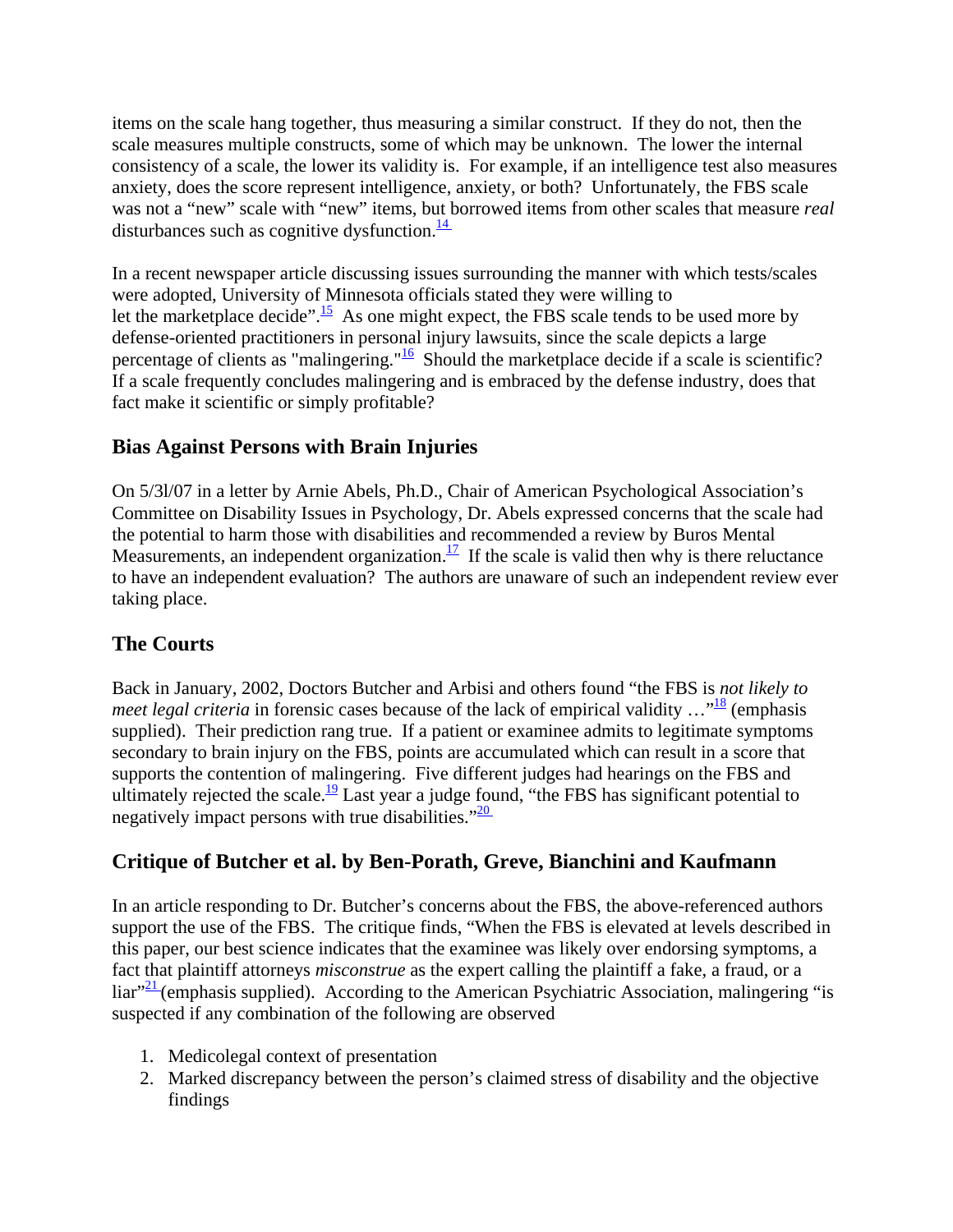- 3. Lack of cooperation during the diagnostic evaluation and in complying with prescribed treatment regimen
- 4. The presence of [Antisocial Personality Disorder](http://en.wikipedia.org/wiki/Antisocial_Personality_Disorder) "<sup>22</sup>

The author of the scale itself discusses the FBS in the context of malingering which also includes "intentional production of false or exaggerated symptoms." $\frac{23}{2}$  Intentional misrepresentation is *dishonest* and *does* sugge*st lying.* This can result in a plaintiff with a legitimate brain injury being prosecuted for perjury and/or insurance fraud. Claims of "malingering" are not to be taken lightly and claiming a scale, originally called the "Fake Bad Scale", has nothing to do with dishonesty or faking is inconsistent with logic.

The first article authored by Dr. Lees-Haley discusses the scale's use in differentiating *malingerers*.<sup>24</sup> The publisher's website discusses *credibility* of symptoms and lists references discussing "malingering".  $\frac{25}{ }$  In an outline presented to ABA members, co-author of this critique, Dr. Kaufmann, states "So when the plaintiff's attorney asks, 'Are you calling my client a fake, fraud, and a liar?', one effective response is, 'No, FBS is just one indicator of symptom invalidity associated with the *exaggerated* reporting of symptoms'. Upon hearing such testimony, a reasonably prudent juror would likely conclude the plaintiff was *faking*" [26](http://internationalbrain.org/?q=node/110#_edn26) (emphasis supplied). Accusing the plaintiff's attorney of misconstruing the scale by perceiving its use as an attack on the plaintiff's credibility is confusing at best. The original name of the scale was the FAKE BAD SCALE. Does that not imply *dishonesty* or *faking*? How does one determine the boundaries between exaggeration and faking? To claim that a scale does not mean "faking", but then assume a reasonably prudent juror, after hearing reference to the scale, would conclude *the plaintiff was faking,* is an exercise in cognitive dissonance.

The article is also critical of Dr. Butcher for discussing the harmful effects of a cut score of 20 "that has long ago been identified by the developer of the scale as too low." $\frac{27}{27}$  However, the critique also referenced a book authored by Dr. Larrabee which recommended "an FBS cutting score above 20 or 2l provided optimal classification of the malingering and head injury groups..." $\frac{28}{2}$ 

The critique also states that "numerous board certified clinical neuropsychologist experts report admissions of FBS testimony into evidence, with some testifying that they have never had FBS excluded" and then cites *Upchurch v. Broward Co School Board 2008* an*d Solomon v. TK Power*.  $\frac{29}{2}$  $\frac{29}{2}$  $\frac{29}{2}$ 

A letter from Upchurch's attorney revealed that the case was *not* a l5th circuit case as represented, nor was the testimony admitted and considered by the court".  $\frac{30}{10}$  After discovery depositions on the FBS, the defense agreed to provide the benefits sought, pay costs and attorney fees, and further agreed not to send the claimant to the doctor who claimed malingering based on the FBS. $\frac{31}{1}$  The critique then cites *Solomon v. TK Power* and indicates that objections were withdrawn after evidence and oral arguments were presented.<sup>32</sup> The plaintiff's attorney did, in fact, withdraw her Frye motion because she believed that the jury would be *outraged* should the defense continue to rely upon the FBS. $\frac{33}{12}$  After the defense expert testified, the defendants offered *additional sums* to settle the case... and it was.  $\frac{34}{1}$  These cases are hardly an endorsement of the FBS.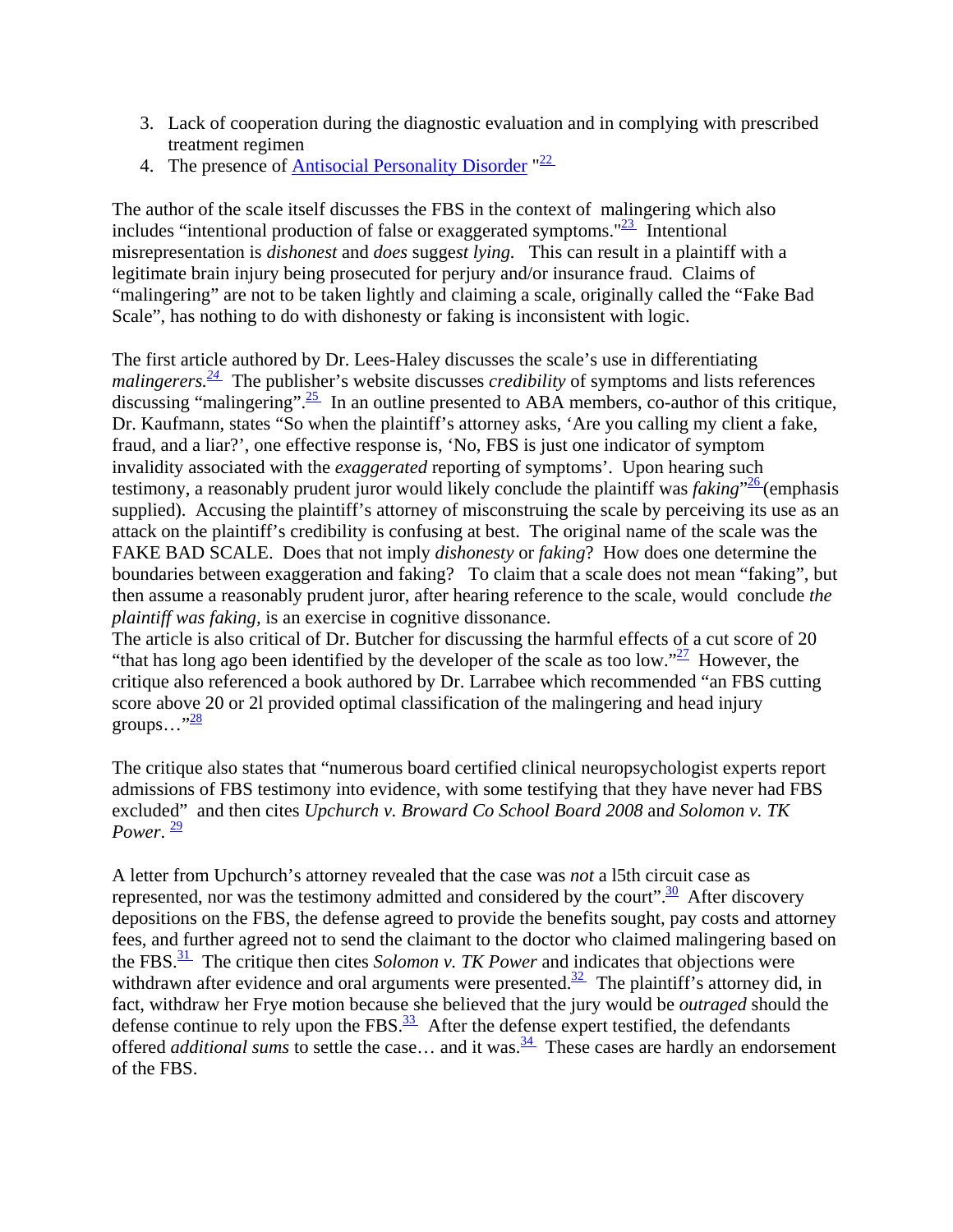In the response criticizing Butcher, et al for discussing the contents of the actual reviews of the FBS conducted at the request of publisher, the authors say they do not wish to reinforce conduct, i.e. discuss review process of the FBS and these issues are not addressed in the response. Why? The University of Minnesota is a publicly funded institution and the review process should be open to the public.

Perhaps the best argument reflecting the weaknesses of this scale can be found in the Critique in which it is stated, "As research has progressed, the FBS score range considered to be consistent with malingering has risen." $\frac{35}{2}$  Does that mean the people in the "malingered" range 5 years ago were incorrectly identified? If so, what is being done to correct the incorrect accusation? Considering that the cut scores have continued to go *up* over time, the problem for scientific reliability only increases with time. The newly increased scores are similar to DNA testing in criminal cases, which essentially exonerate the defendant. The only difference being there appears to be no attempt to contact those individuals to whom the *wrong* cut score was applied, which resulted in a loss of benefits, in order to make them whole. Now that the cut score is higher, what efforts have been made to reimburse those persons wrongfully denied benefits by use of lower cut scale?

#### **Conclusion**

This scale is too controversial and has too many psychometric problems to be valid. The scale has the potential to consistently measure a construct, (real problems, unknown issues) which is not consistent with its original name, "faking bad." It consistently measures something other than its original name implied. The scale is biased against those with legitimate brain impairment; thus, those least able to defend themselves against such charges of dishonesty are the ones most likely to be victimized by it. The scale gives points for malingering for endorsing legitimate symptoms of TBI and as such, it should not be considered valid.

*Dorothy Sims is a plaintiff attorney in Florida.* 

*Richard Perrillo, Ph.D., is a neuropsychologist practicing in Beverly Hills, and San Francisco, California.* 

*Richard B. Berman is a plaintiff attorney in Florida.* 

#### **References**

- 1. Pope, K, Butcher J, Seelen, J, The MMPI, MMPI2 and MMPIA in Court, Third edition, 2006APA, at 7
- 2. 8/24/09, [http://www.ninds.nih.gov/disorders/tbi/detail\\_tbi.htm](http://www.ninds.nih.gov/disorders/tbi/detail_tbi.htm)
- 3. Paul Lees-Haley et. al, Fake Bad Scale on the MMPI 2 for Personal Injury Claimants, Psychological Report, 1991 68, 203-210 wherein on the first page in the summary the authors refer to the scale "for the detection of malingerers in personal injury claims", Butcher, JN, Graham, JR, Williams, CL, Ben-Porath, YS, Development and Use of the MMPI2 Content Scales, Regents of University of Minnesota Press, 1993, Attachment A (MMPI2 items)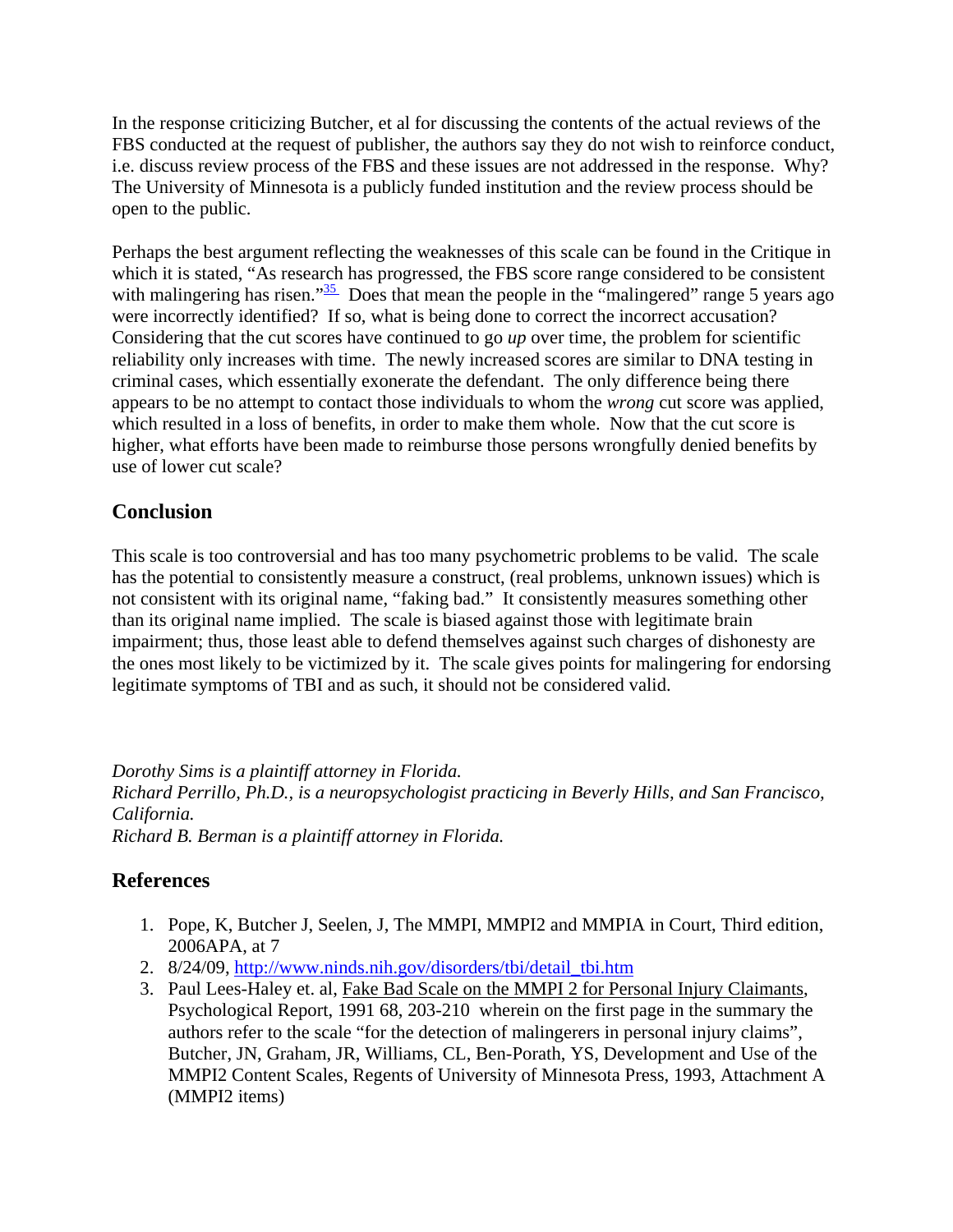- 4. Affidavit 4/27/07, Dr. James Neal Butcher Upchurch v. Broward County
- 5. Pope, KS, Butcher, JN, Seelen, J, The MMPI, MMPI2 and MMPIA in Court, APA, l997, at l03.
- 6. 8/l9/09, [http://pearsonassess.com/NR/rdonlyres/A25DB8F8-435F-4066-801B-](http://pearsonassess.com/NR/rdonlyres/A25DB8F8-435F-4066-801B-B641978A97DA/0/mmpi2FBS.pdf)[B641978A97...](http://pearsonassess.com/NR/rdonlyres/A25DB8F8-435F-4066-801B-B641978A97DA/0/mmpi2FBS.pdf)
- 7. SS Bush, et. Al. ,Symptom Validity Assessment: practice Issues and Medical Necessity, NAN Policy and Planning Committee, *Archives of Clinical Neuropsychology*, 20 (2005) 4l90426 , 424
- 8. Email dated l/23/06 from U. Minn. Press, Beverly Kaemmer asking reviewers to have responses back by 2/7/07, only 2 weeks after the request for review is sent.
- 9. Id.
- 10. Butcher, JN, Gass, CS Cumella, E, Kelly, Z, Williams, C.L. Potential for Bias in MMPI2 Assessments Using the Fake Bad Scale, *Psychol. Inj. and Law*, V1, # 3, 191-209, 2008,. Paul Lees-Haley et al., Fake Bad Scale on the MMPI 2 for Personal Injury Claimants, Psychological Report, 68, 203-2l0 , 199l.
- 11. Id.
- 12. MMPI2rf, Manual for Administration, Scoring and Interpretation, University of Minnesota Press, 2008, at 29.
- 13. MMPI-RF, MMPI2 Restructured Form Technical Manual, p.23 University of Minnesota Press, 2008.
- 14. Id.
- 15. Minneapolis Star Tribute, 8/2/02, Feud Over Famed Test Erupts at U.
- 16. <http://www1.umn.edu/mmpi/mnreport.php>
- 17. Letter from Dr. Arnie Ables, Phd, Chair, APA Committee on Disability and the Law dated 5/3l/07 with follow up letter dated 8/9/07 to publisher of MMPI2 "These factors led CDIP to suggest an independent evaluation of the FBS by Buros Institute of Mental measurement…" page 2 of 8/9/07 letter
- 18. Butcher, JN, Arbisi, P, Atlis, M, McNulty, J, The Construct Validity of the Lees-Haley Fake Bad Scale. Does this scale measure somatic malingering and feigned emotional distress*?" Archives of Clinical Neuropsychology* l9 (2003) 473-485, at 484
- 19. Vandergracht v. Progressive Express, USAA insurance company and TIG insurance Company Case 02 04552, Florida, Williams v CSX Transportation, Case No 04-CA-008892, Stith v. Williams and State Farm Insurer, Case No 2003 0l0945 AG, Limbaugh-Kirker v Dicosta, Case No Ca 000706, 2/l0/09, Transcript Ft. Meyers, Florida, Anderson v E & S International Enterprises, Inc, Case No RG05 2ll076, Alameda County,7/29/08.
- 20. *Stith v. Williams & State Farm Insurance* , case number 2003, CA 0l0945AG, 8/28/08
- 21. Ben-Porath, Y.S, Greve, KW, Bianchini, KJ, Kaufmann, P.M,, The MMPI-2 Symptom Validity Scale (FBS) Is an Empirically Validated Measure of Overreporting in Personal Injury Litigants and Claimants: Reply to Butcher et a. (2008) *Psychol. Inj and Law*, 2009 vol 2, #l, 62-85 at 80
- 22. 9/l6/09 <http://en.wikipedia.org/wiki/Malingering>
- 23. 8/22/09 [http://emedicine.medscape.com/article/293206-overview,](http://emedicine.medscape.com/article/293206-overview) Paul Lees-Haley et. al, Fake Bad Scale on the MMPI 2 for Personal Injury Claimants, Psychological Report, 1991 68, 203-210 wherein on the first page in the summary the authors refer to the scale "for the detection of malingerers in personal injury claims"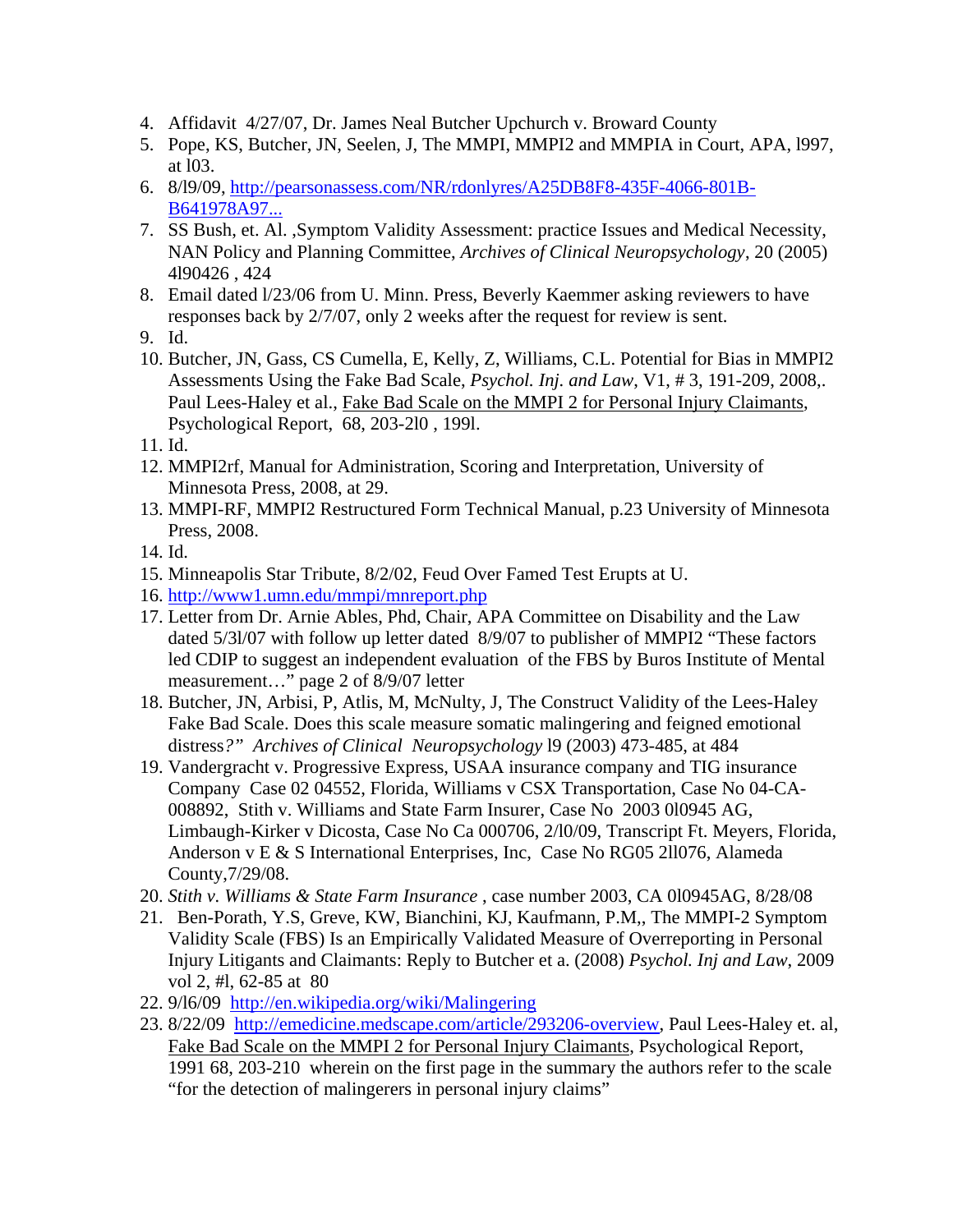- 24. Paul Lees-Haley et. al, Fake Bad Scale on the MMPI 2 for Personal Injury Claimants, Psychological Report, 1991 68, 203-210 wherein on the first page in the summary the authors refer to the scale "for the detection of malingerers in personal injury claims"
- 25. 8/20/09 8/l9/09, [http://pearsonassess.com/NR/rdonlyres/A25DB8F8-435F-4066-801B-](http://pearsonassess.com/NR/rdonlyres/A25DB8F8-435F-4066-801B-B641978A97DA/0/mmpi2FBS.pdf)[B641978A97DA/0/mmpi2FBS.pdf,](http://pearsonassess.com/NR/rdonlyres/A25DB8F8-435F-4066-801B-B641978A97DA/0/mmpi2FBS.pdf) 5/9/09, <http://www.pearsonassessments.com/news/pr011107.htm>
- 26. Dr, Kaufmann outline to American Bar Association undated entitled "Evidence of Law and SVT Science" presented on 3/l2/09 in New Orleans at ABA sponsored conference at page 5.
- 27. Ben-Porath, Y.S, Greve, KW, Bianchini, KJ, Kaufmann, P.M,, The MMPI-2 Symptom Validity Scale (FBS) Is an Empirically Validated Measure of Overreporting in Personal Injury Litigants and Claimants: Reply to Butcher et a. (2008) *Psychol. Inj and Law*, 2009 vol 2, #l, 62-85 at 81
- 28. Id.
- 29. Ben-Porath, Y.S, Greve, KW, Bianchini, KJ, Kaufmann, P.M,, The MMPI-2 Symptom Validity Scale (FBS) Is an Empirically Validated Measure of Overreporting in Personal Injury Litigants and Claimants: Reply to Butcher et a. (2008) *Psychol. Inj andLlaw*, 2009 vol 2, #l, 62-85 at 79
- 30. Letter from Richard B. Berman, Esq. dated l/6/09 and order dated 3/319/09 by Judge Katheryn Pecko, Judge of Compensation Claims in Upchurch V. School Board of Broward County/Optacom approving the joint stipulation between the parties wherein the fees and costs were paid by the carrier, the defense agreed to provide medical and psychiatric care and agreed the claimant did not have to return to the defense medical examiner who testified about the Fake Bad Scale.
- 31. Id.
- 32. Ben-Porath, Y.S, Greve, KW, Bianchini, KJ, Kaufmann, P.M,, The MMPI-2 Symptom Validity Scale (FBS) Is an Empirically Validated Measure of Overreporting in Personal Injury Litigants and Claimants: Reply to Butcher et a. (2008) *Psychol. Inj andLlaw*, vol 2, #l, 62-85 , Springer Science
- 33. Letter from Dianne Weaver dated l/6/09 to publisher of journal Psych Injury and the Law.
- 34. Id.
- 35. Ben-Porath, Y.S, Greve, KW, Bianchini, KJ, Kaufmann, P.M,, The MMPI-2 Symptom Validity Scale (FBS) Is an Empirically Validated Measure of Overreporting in Personal Injury Litigants and Claimants: Reply to Butcher et a. (2008) *Psychol. Inj and Law*, vol 2, #l, 62-85 , Springer Science.
- [Login](http://internationalbrain.org/?q=user/login&destination=comment/reply/110%23comment-form) or [register](http://internationalbrain.org/?q=user/register&destination=comment/reply/110%23comment-form) to post comments
- [Issue 03 2009](http://internationalbrain.org/?q=taxonomy/term/22)

### **Mailing List**

Enter your email to be informed of important IBIA news.